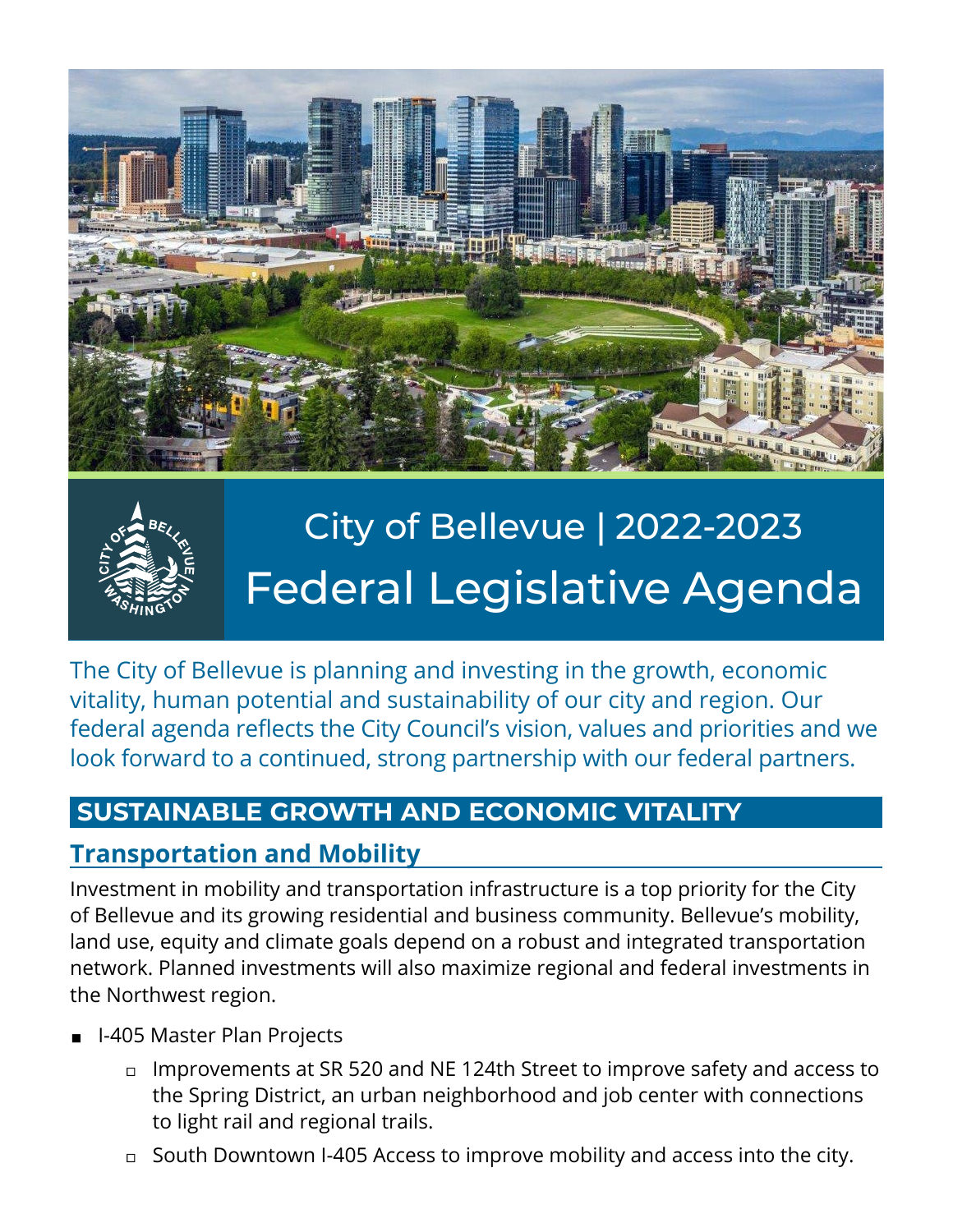- ◼ Transit Additional transit solutions are critically needed to connect communities, especially disadvantaged communities, to job centers along the highly congested I-405 corridor and to connect communities to light rail and other transportation systems within Bellevue.
- Safety Bellevue's Vision Zero Plan implements a safe systems approach throughout the city to accommodate a growing, diverse population and workforce. It will create safe connections to transit, especially in preparation for the opening of the Sound Transit East Link 2 Line in 2023 and prioritize pedestrian and bike safety near schools and at busy arterials.
- Multimodal Improvements Bellevue's multimodal projects will increase mobility, improve transportation choices and equity and manage the demands of urbanization in an environmentally sustainable way. Multimodal priority projects include: Eastrail, the Mountains to Sound Greenway Trail, and The Grand Connection.
- Smart Technologies Bellevue's Smart Mobility Plan will manage growth and improve safety by leveraging technology to enhance and optimize transportation systems throughout the city. Investments will help Bellevue plan for shared-use mobility, autonomous vehicles, electric vehicles and data management.

## **Economic Development and Workforce**

Bellevue's Economic Development Plan supports investments in capacity building and partnerships, support to small businesses and microbusinesses, entrepreneurship, workforce development, the BelRed Arts District, and tourism.

■ Workforce development – Bellevue hopes to work with its partners to support apprenticeships and programs to retrain and transition workers impacted by business automation and structural changes in the economy.

# **Environmental Restoration and Open Space**

Bellevue is a "City in a Park" where environmental and open space restoration are integral to environmental, community and economic development strategies.

- BelRed Park and streams Redevelopment of the BelRed Neighborhood Area is an opportunity to restore salmon habit by creating a new and integrated system of parks and open streams for the benefit of the environment and new transitoriented, multi-family neighborhoods.
- Bridle Trails neighborhood park This new park will create a variety of recreation opportunities for people of all abilities, including a trail that will service as a buffer to protect a five-acre wetland. Bellevue will look to the Lands and Conservation Fund Grant for this project.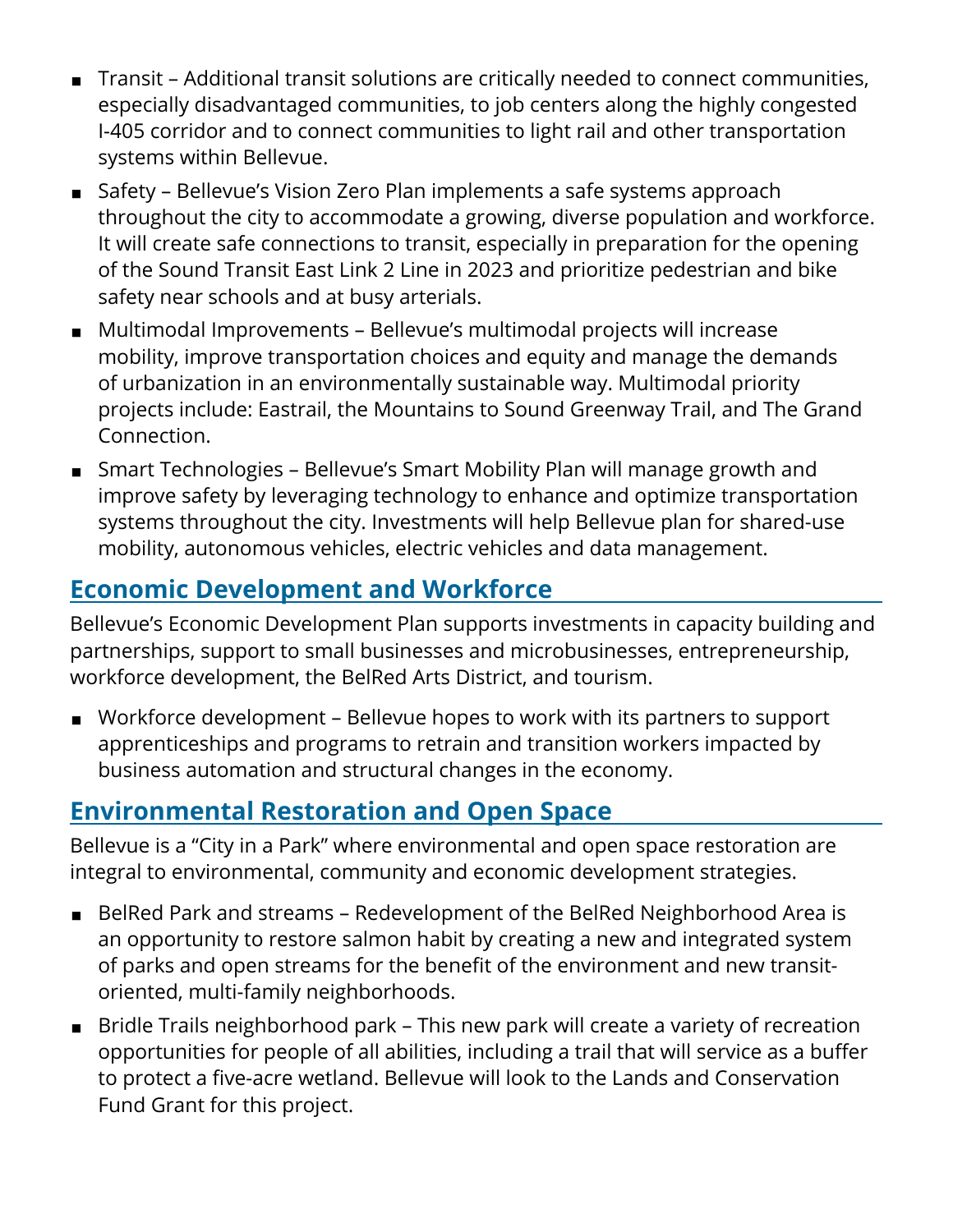### **Utility System Resiliency**

Bellevue will seek funding for development of an emergency drinking water supply for the community after an earthquake.

### **Digital Access and Cybersecurity**

Deployment of digital connectivity infrastructure is essential to support the growing needs of Bellevue, its employers and its residents.

- Eastrail development may present a unique opportunity to install high speed fiber at a lower cost. King County, Bellevue, Kirkland, Redmond, Renton, and other Eastrail stakeholders are working together to explore fiber installation along a 28 mile segment of the Eastrail.
- Digital equity to ensure all residents, especially those in affordable housing, have access to affordable, high -speed connectivity.
- 5G readiness Bellevue's infrastructure must be upgraded to support 5G development (i.e., connectivity and power to enable Bellevue's poles to be ready for 5G and allow for rapid deployment of small cell for private sector entities).
- Cybersecurity Additional funding support to local governments is needed to enhance the ability to protect critical government functions, systems, and services from cybersecurity attacks and threats.

#### **HUMAN POTENTIAL**

#### **Housing, Homelessness and Human Services**

Bellevue supports efforts to provide funding and funding tools to construct and/or preserve affordable housing units and that address homelessness.

- Housing supply Incentives to increase and diversify housing stock for a broad array of income levels, including very low-income and workforce housing.
- Housing assistance Low Income Housing Tax Credits, HOME grant programs, etc.
- Homelessness resources to respond to and address homelessness such as CDBG funds, Homeless Assistance Grants, etc.
- Treatment and Prevention Resources are needed to address the root causes of homelessness, behavioral health services, substance use disorder, domestic violence, diversion programs such as community courts to keep people out of the criminal justice system and reentry programs for previously incarcerated people.